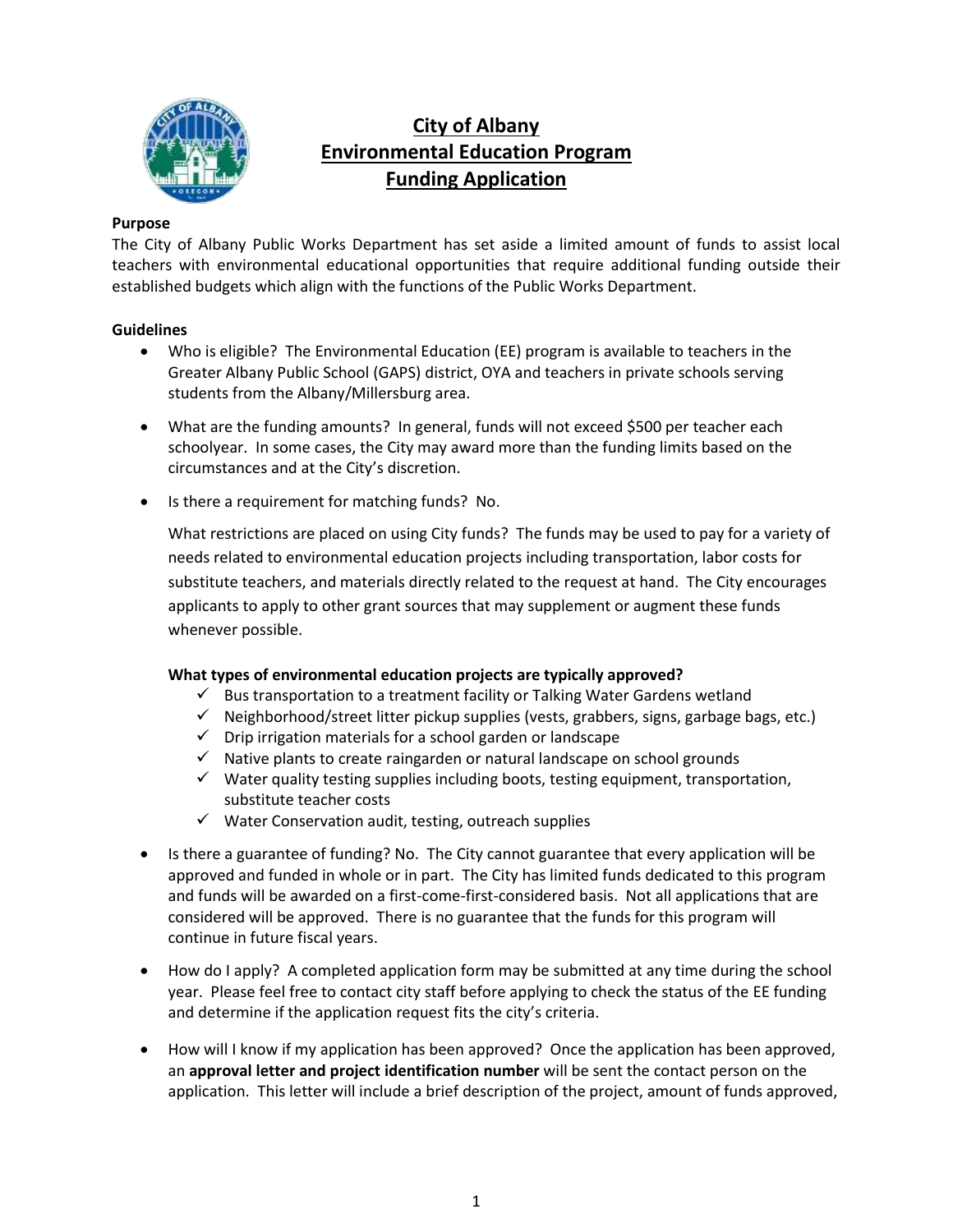and a project identification number. The project identification number should be used for billing & tracking purposes. A copy of this approval letter will be sent to the accounting manager in the school system listed on the application.

• Who is the accounting manager? For GAPS, this person is Kathie Vosper. For non-GAPS, the accounting manager is someone who is responsible for purchasing items for your organization.

> **Kathie Vosper 718 Seventh Avenue S.W. Albany, OR 97321-2399 (541) 967-4505 kathie.vosper@albany.k12.or.us**

- How will I get the money? Teachers who are approved for funds from the City are responsible for ensuring City funds are spent according to the budget submitted. Teachers **MUST** follow **GAPS procurement rules**. Please direct questions to your school's office manager and work with the GAPS accounting manager.
	- <sup>o</sup> For project supplies to receive a GAPS PO to purchase **supplies**, **materials, GAPS transportation and substitute costs** so that the proper information, including the **project identification number,** is used for billing purposes. Once the City receives the bill for those items from the accounting manager, and the costs have been verified, we will issue a check to GAPS. **Other materials** will be purchased directly by City staff.
- Is there a deadline to spend the funds? Funds must be used by June 1 every school year**. EXCEPTION: All GAPS transportation/substitute paperwork must be submitted to Kathie Vosper by the last day of school for payroll processing.**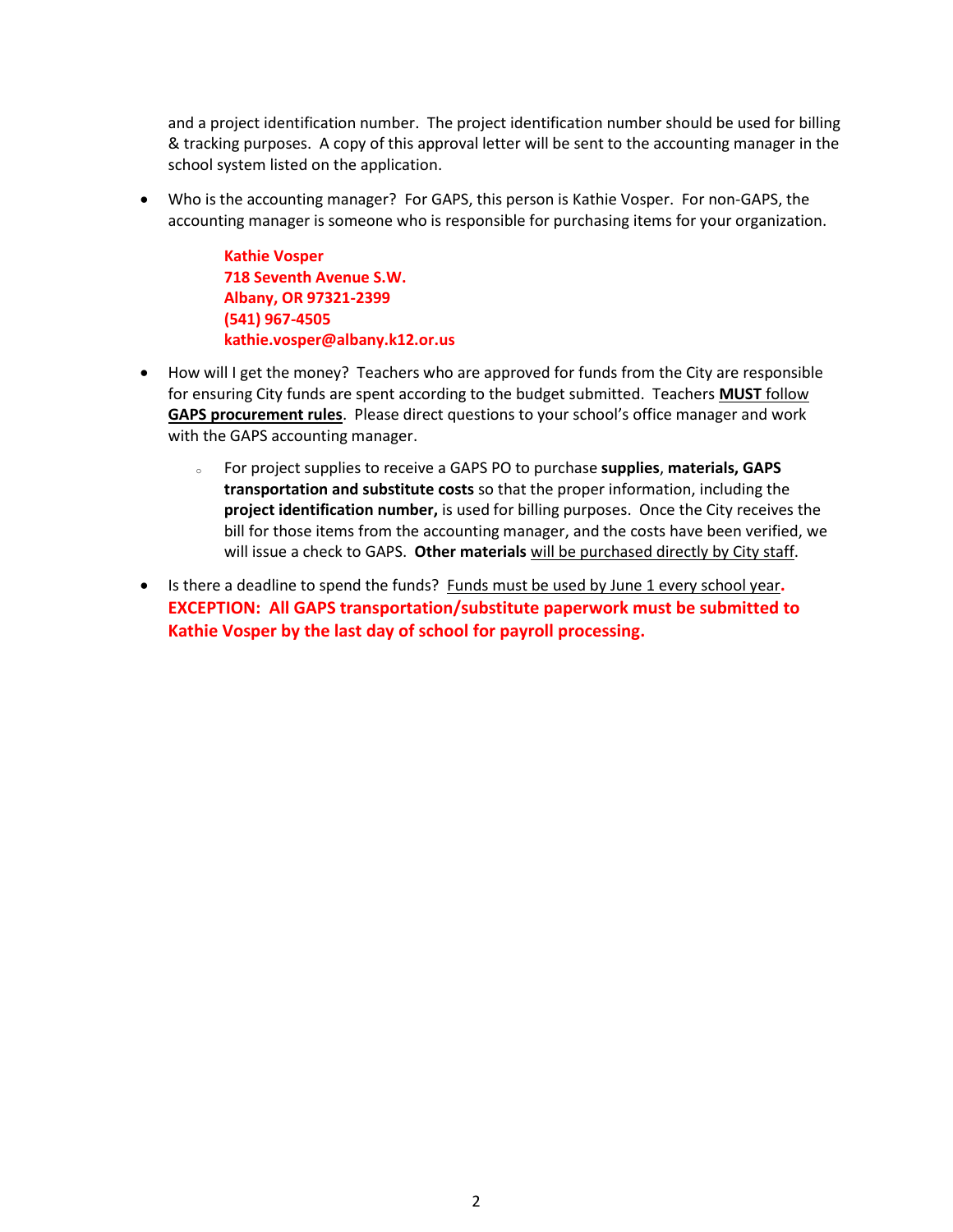**City of Albany Environmental Education Program**  Contact: **David Gilbey-Environmental Services Manager**  310 Waverly Dr. N.E. Albany, OR 97321 541-497-6223 david.gilbey@cityofalbany.net

### **Environmental Education Funding Application Form**

**ALL GAPS Transportation/Sub reimbursement paperwork must be submitted to GAPS accounting manager by the last day of school.**

|  | Accounting Manager (Name & Address): List if other than GAPS contact           |                                                                                                                       |
|--|--------------------------------------------------------------------------------|-----------------------------------------------------------------------------------------------------------------------|
|  | Transportation Funding Request to (check more than one if applicable):         | <u> 1989 - Johann Harry Harry Harry Harry Harry Harry Harry Harry Harry Harry Harry Harry Harry Harry Harry Harry</u> |
|  | Albany-Millersburg Water Treatment Facility<br>33883 Berry Drive NE            |                                                                                                                       |
|  | Albany-Millersburg Water Reclamation Facility<br><b>405 Davidson Street NE</b> |                                                                                                                       |
|  | <b>Albany-Millersburg Talking Water Gardens</b><br>778 Waverly Drive NE        |                                                                                                                       |
|  | <b>Other location</b>                                                          |                                                                                                                       |
|  |                                                                                |                                                                                                                       |

| Brief description of each item                                                                                                            | Cost    |
|-------------------------------------------------------------------------------------------------------------------------------------------|---------|
| Example: Transportation: School bus gas fee (3 miles round trip $\omega$ \$0.50<br>per mile), and one driver (4 hours @ \$10.00 per hour) | \$41.50 |
| X \$0.50 per mile<br>Approx. mileage roundtrip                                                                                            |         |
| $X$ \$10.00 per hour<br><b>Bus Driver hours</b>                                                                                           |         |

**Section B. Total Amount Requested: \$\_\_\_\_\_\_\_\_\_\_\_\_\_\_\_\_ (Maximum funding: \$75)**